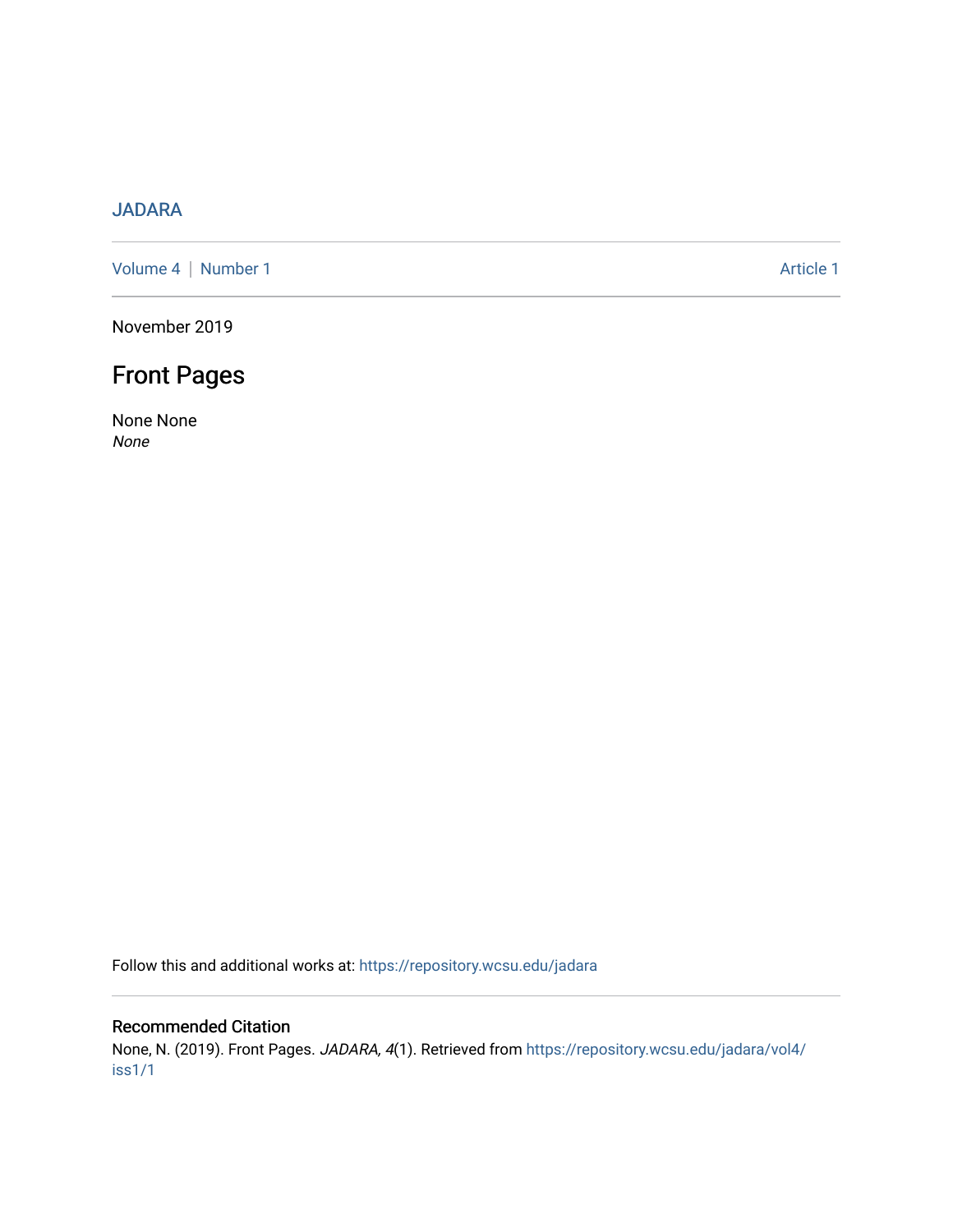Princentil

**None: Front Pages** 

# **Journal of** Rehabilitation of the Deaf

Journal of Professional **Rehabilitation Workers** with the Adult Deaf

**VOLUME 4** 

**NUMBER 1** 

**JULY 1970**